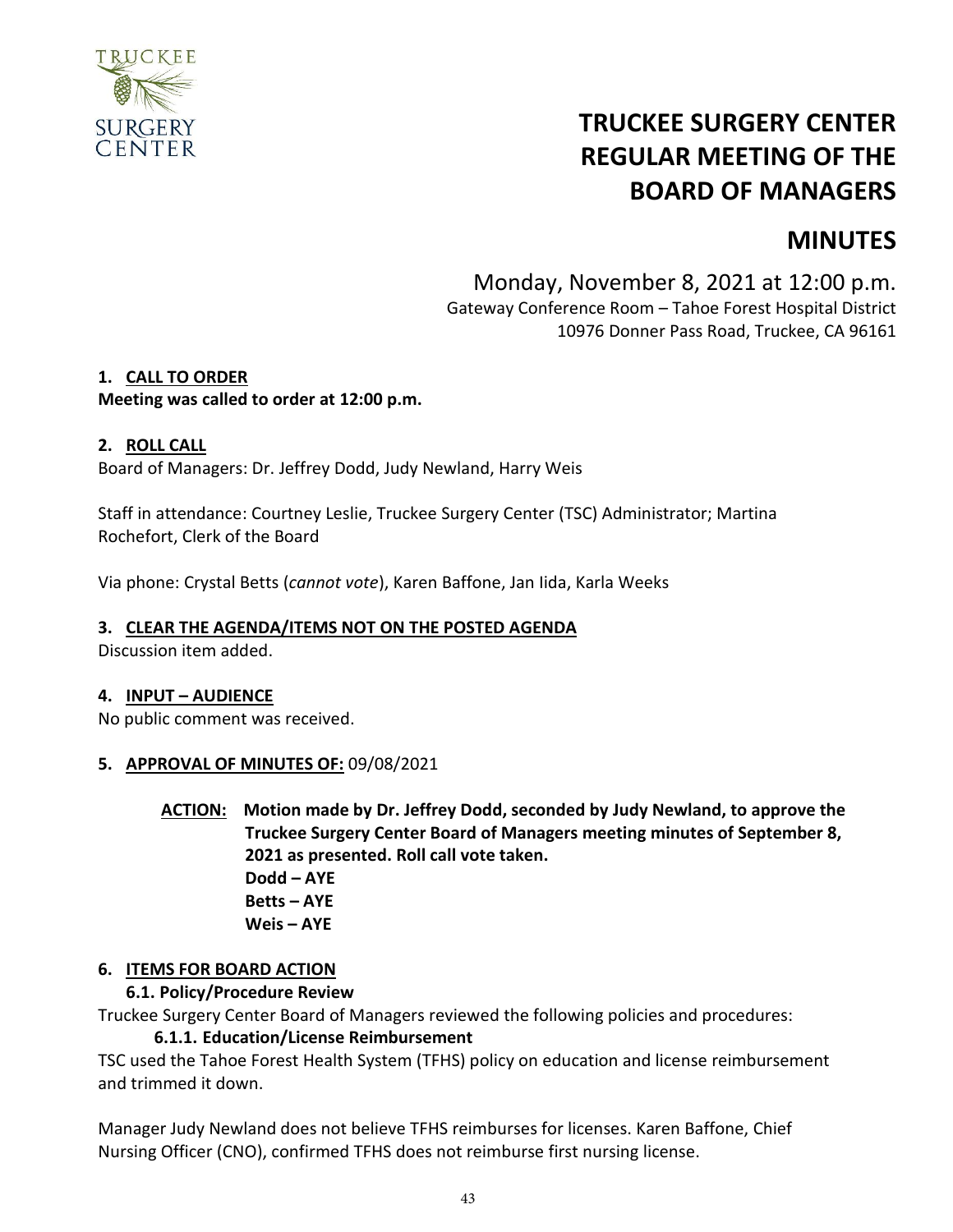TSC Board of Managers agreed to remove "License Reimbursement".

### **6.1.2. Pneumatic Tourniquet**

Necessary edits were made to Pneumatic Tourniquet policy.

**ACTION: Motion made by Dr. Jeffrey Dodd, seconded by Judy Newland, to approve the policies as amended. Roll call vote taken. Dodd – AYE Betts – AYE Weis – AYE**

It was confirmed the policies are consistent with the TFHS policies.

**ACTION: Motion made by Dr. Jeffrey Dodd, seconded by Judy Newland, to rescind the previous motion and approve the policies as originally presented. Roll call vote taken. Dodd – AYE Betts – AYE Weis – AYE**

### **7. ITEMS FOR BOARD DISCUSSION**

### **7.1. Financial Reports**

Truckee Surgery Center Board of Managers reviewed the following financial reports:

### **7.1.1. TSC Balance Sheet Q1 FY22**

### **7.1.2. TSC Profit & Loss Q1 FY22**

**7.1.3. Medbridge Quarterly Report**

# **7.1.4. Medbridge Quarterly Payer Aging Report**

Additional funds were requested to cover payroll (payroll averages \$10,000-20,000 per month) and other expenses while waiting for Accounts Receivable to come in.

TSC did roll out HELP financial. Billing company is not very receptive to reaching out to older accounts. Medbridge is a few months behind on their follow up of aging accounts.

TSC Administrator reached out to two companies. SurgicalNotes would charge a 3.5% commission. They are willing to work older accounts but would charge 10% commission.

Manager Crystal Betts said we need AR outstanding by age and what bucket, is it still with the insurance company or self pay?

CNO noted Medbridge keeps stating they are within best practices and they are not collaborative.

Ms. Betts felt TSC should move forward with a different billing company. TSC Administrator had been researching new billing companies and sent Ms. Betts information last week.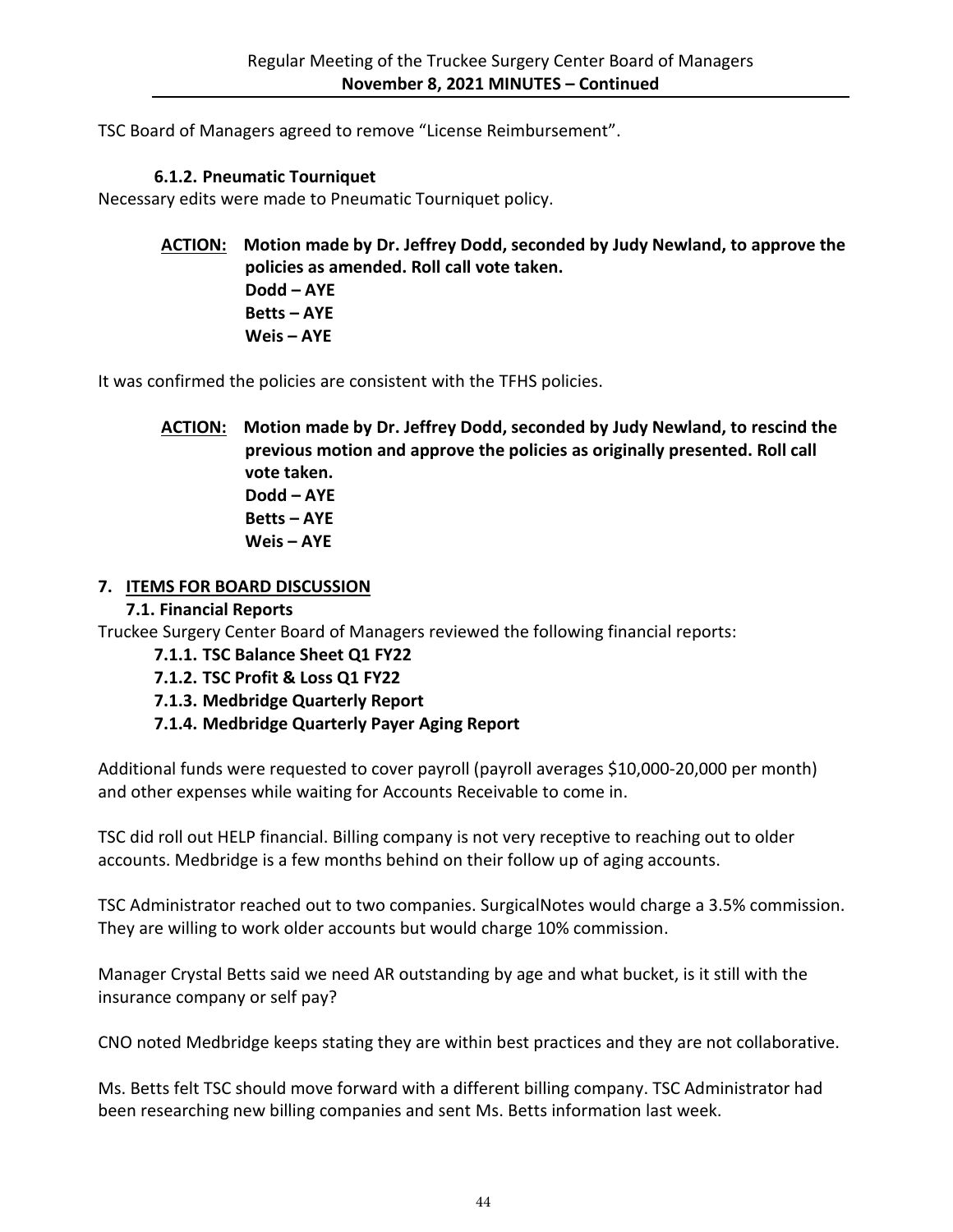Board of Managers discussed insurance contracting. Joint replacements are being denied at TSC. Ms. Betts has been chasing the insurance information for those being denied. Dr. Dodd stated other surgery centers had several additional contracts for joint replacements.

# **7.2. Facility/Equipment Update**

TSC Board of Managers received an update on facility and equipment needs.

Rental anesthesia machines are on site and in use. Graft Freezer are on site. Grafts to be ordered for stocking. Stryker Power- autoclavable batteries arrived.

TSC is looking to accommodate ENT scopes that could be borrowed. Ms. Newland and Ms. Baffone will discuss ENT offline.

Endo would require a new system. Sterile Processing would have to be expanded.

Dr. Dodd said ophthalmology would be another area that could operate at TSC. Equipment and storage is a hurdle. Ms. Newland said ENT is an opportunity for TSC and the contracting of orthopedics should be reviewed.

C-Arm image quality is not where it could be. Karla Weeks, Director of Surgical Services, said Diagnostic Imaging confirmed it is budgeted and approved to purchase another C-Arm for Tahoe Forest Hospital and the current C-Arm will be sold to Surgery Center.

# **7.3. Staffing Update**

Truckee Surgery Center Board of Managers received an update on staffing.

Pre/post nurse is no longer with TSC. A part time position was posted. Per diem is currently covering but does not want to cover long term.

One per diem was hired and starts on November 3. Two interviews for part time are scheduled for November 2.

Nicky Davis, CST, gave resignation and will be per diem effective November 1. Part time position has been posted. Per diem surgical tech has begun employment and will cover Tuesday and Wednesday until a part time tech is hired.

Mr. Weis asked TSC Administrator to reach out to Human Resources for assistance with unfilled positions. Ms. Weeks sent a proposal to HR about increased wages for TSC.

### **Open Session recessed at 12:45 p.m.**

### **8. CLOSED SESSION**

**8.1. Approval of Closed Session Minutes** *09/08/2021*

Discussion was held on a privileged item.